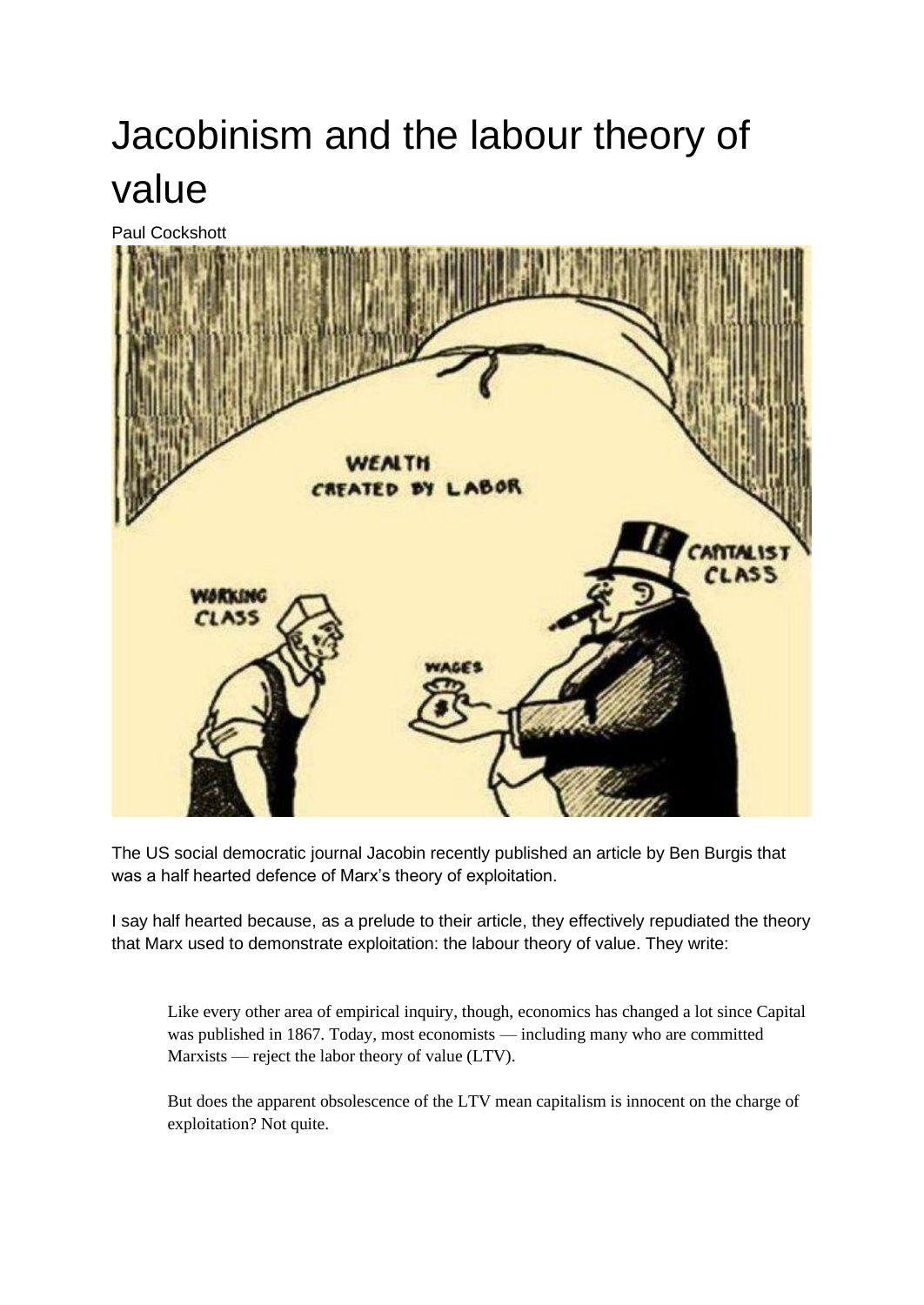In this they are being far too generous to economics. Is contemporary economics really an area of empirical enquiry?

I think not. It is better to see it as primarily a field of ideological combat. It is a field in which different political and class interests fight to defend their economic interests. As such one has to ask why most economists reject the labour theory of value? Did empirical evidence come to light since 1867 which invalidated Marx, or was it all a matter of politics?

I would contend that it was the evident political threat of the socialist movement that motivated the rejection of the labour theory of value. If the labour theory of value is accepted, then Marx's critique of capitalist exploitation becomes unavoidable. It would have been politically intolerable were colleges in capitalist countries to have continued to teach the labour theory of value after the working classes won the right to vote. Instead a new doctrine, 'economics' instead of 'political economy' had to be developed and introduced into the teaching curriculum.

The new 'marginalist' economics, pioneered by Jevons and Marshall in the English speaking world, appeared very scientific. [Jevons](https://www.google.co.uk/books/edition/The_Theory_of_Political_Economy/AthFAAAAcAAJ?hl=en&gbpv=1&dq=william+jevons+political+economy+1871&printsec=frontcovermics.pdf) explicitly called upon static mechanics as his model, making extensive use of differential calculus in his maths<sup>1</sup>. But this was the form of science without the substance.

In actual empirical sciences, like physics, the replacement of one theory by another depends on the new theory being able to make either more accurate empirical predictions than the previous one, or on an ability to predict hithertoo unobserved phenomena. The replacement of Newton's gravitational theory by General Relativity (1915) rested on correct new predictions.

Einstein's theory predicted gravitational lensing: that massive bodies would deflect the path of photons. This was confirmed in 1919 when, during a solar eclipse the apparent position of stars near the sun was shifted as Einstein had predicted. Science calls such an observation a *crucial experiment*, one which tests the crux of a theory.

<sup>&</sup>lt;sup>1</sup> It is worth reading Mirowski, [More Heat than Light,](https://books.google.co.uk/books/about/More_Heat_Than_Light.html?id=rmVhZnHId-oC&redir_esc=y) for a history of the physics envy of the marginalist economists.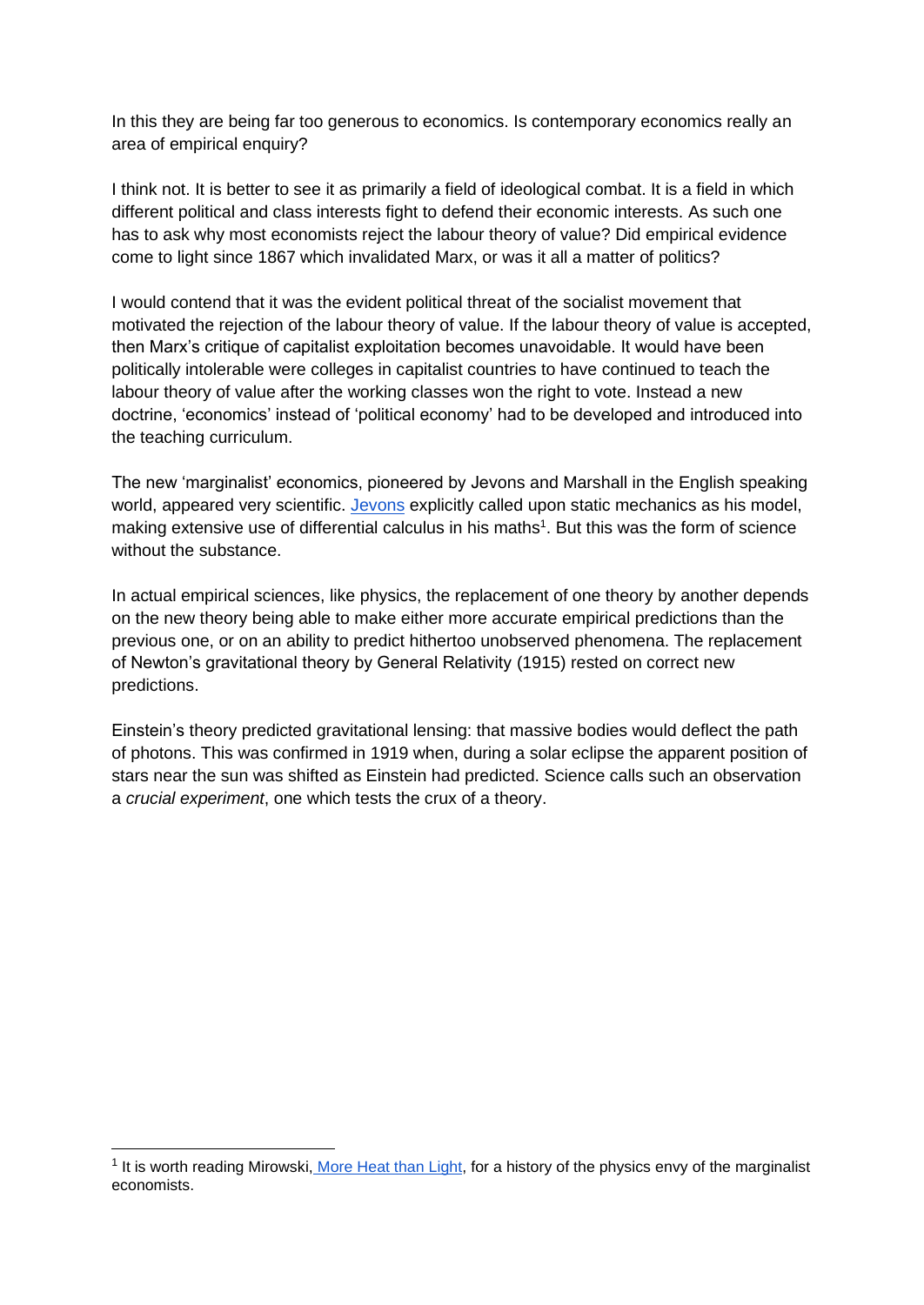

Photo from the 1919 solar eclipse. The photo is a superimposition of the negatives taken during the eclipse with one taken of the same section of sky on a night earlier in the year. Each star shows as a pair of dark spots. The outer spot is from the eclipse image, the inner one is from the earlier night. The apparent shift of the stars away from the Sun arose from the bending of starlight by the Sun's mass.

Jevons published his theory of prices in 1871. But there was no crucial experiment undertaken to validate it. There was nothing like the 1919 solar eclipse observation. No systematic experimental observations comparing the predictions of Jevons with those of Ricardo and Marx. Instead the new theory gained acceptance by its ability to mimic the form of science.

Neoclassical price theory, like gravitational theory, takes a mathematical form. Many, many scientific theories are expressed in maths. But expressing something in maths, as a set of equations is not enough to make it scientific. To be scientific it must be testable.

If the theory contains formulae then the parameters in the formula must either be prespecified mathematical constants like *π* or must be derivable from observation: for example *c* standing for the speed of light. Theories of this sort lend themselves to experimental verification.

A theory which has what are termed free variables, that is to say parameters that can not be tied down by observation even indirect observation, is untestable. Marginalist price theory is untestable for this very reason. Consider the classic supply and demand diagram taught in economics classes: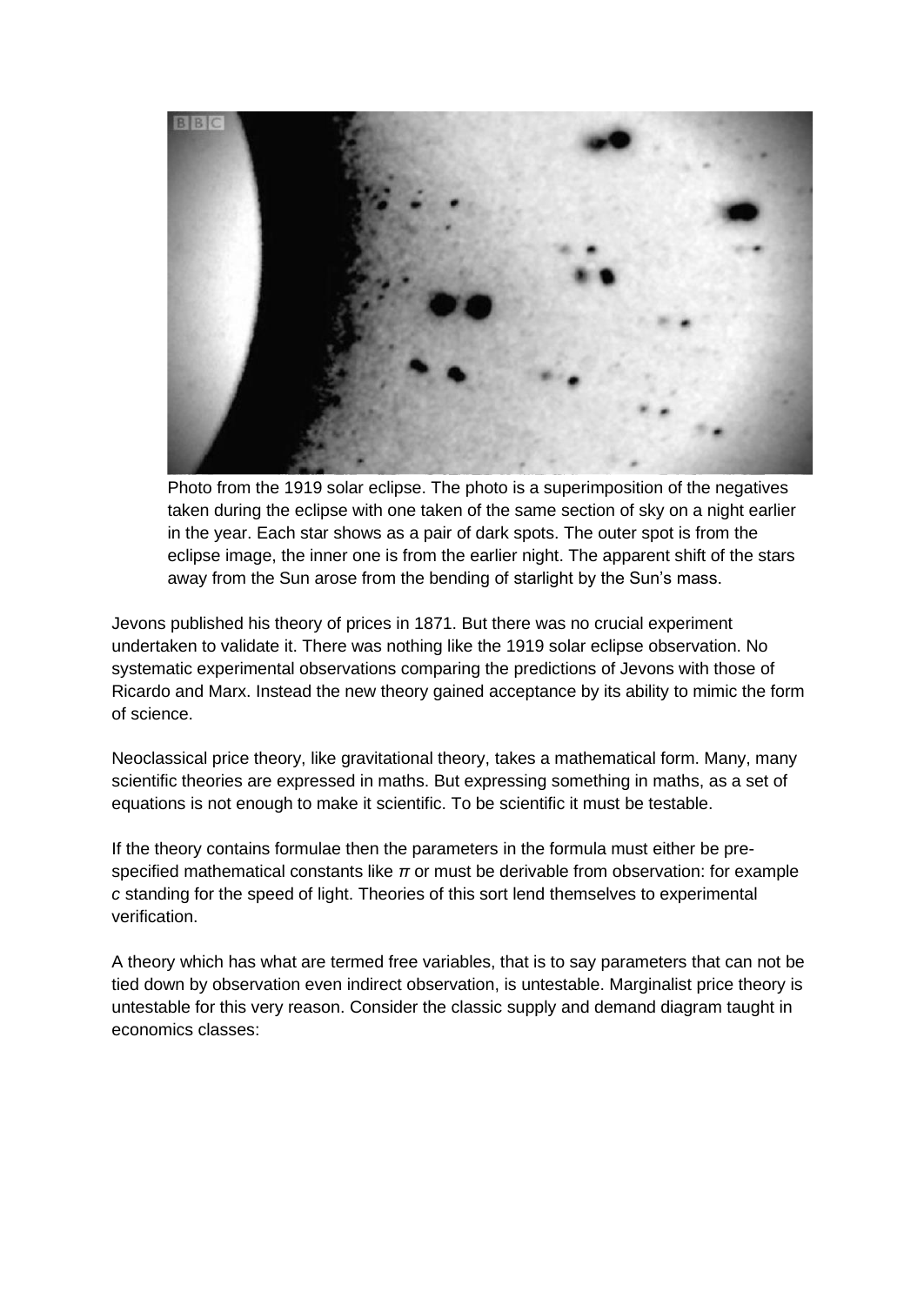

Here we have the quantity sold (*q*) and the price (*p*) at which it will be sold predicted as the intersection of two functions *S(q), D(q)*.

It all looks very scientific<sup>2</sup>, except that the textbooks do not give explicit formulae for *S(q)* or *D(q)*. They do not even tell us what *functional form* the *S* and *D* take. Are they parabolic functions? Hyperbolic ones? Exponential ones?

If a physicist said that the orbit of stars around a galaxy was determined by the paths along which two functions were equal, but if they then neglected to give any formula for the functions then they would not be taken seriously. But since neoclassical price theory is not an empirical science, but instead a branch of bourgeois moral philosophy, issues of mathematical form or experimental testability are ignored.

The professors are teaching this to naive teenagers. They impress them with visually concrete curves intersecting. They don't bother giving any explicit formulae for the curves they plot. But suppose we take them at their word. Suppose we look at the [standard text](https://www.bing.com/ck/a?!&&p=7dd09e0dd778e4fdf0dde713884db4abbde7314a9158a7928a955de2bcb8a560JmltdHM9MTY1NTQ5NTYzNyZpZ3VpZD03NzNjNDBkNC05ZDVhLTRjNzUtOTkyMC01MWJlNjg4NmViMTAmaW5zaWQ9NTE2Mg&ptn=3&fclid=3925a983-ee77-11ec-902b-266996a5a8c7&u=a1aHR0cHM6Ly9kbHNjcmliLmNvbS9kb3dubG9hZC9lY29ub21pY3MtMTllLXBhdWwtc2FtdWVsc29uLXdpbGxpYW0tbm9yZGhhdXNfNTg5MTc2NWI2NDU0YTc2MTEyYjI0N2M0X3BkZg&ntb=1) of US introductory economics and try to find out what formula the author was using for his curves.

I have taken the curves, digitised points on them and determined that you cannot get an acceptable fit for anything less than a third degree polynomial. This means that the *S(q)* function must have the form

$$
S(q) = a + bq + cq^2 + dq^3
$$

Note that this has 4 parameters,  $a, b, c, d$ , that need to be tied down by observation to make a testable theory.

Similarly the  $D(q)$  will also require at least another 4 free parameters to draw the curve that the textbook shows.

 $2$  It is presumably this textbook formulation that Burgis is referring to in his article when he says "As economist and *Jacobin* contributing editor Mike Beggs [notes,](https://jacobin.com/2011/07/zombie-marx/) economists today think in terms of supply and demand *schedules* rather than supply and demand as forces operating on commodities — which makes Marx's argument that something must account for prices when these forces are in balance much less compelling."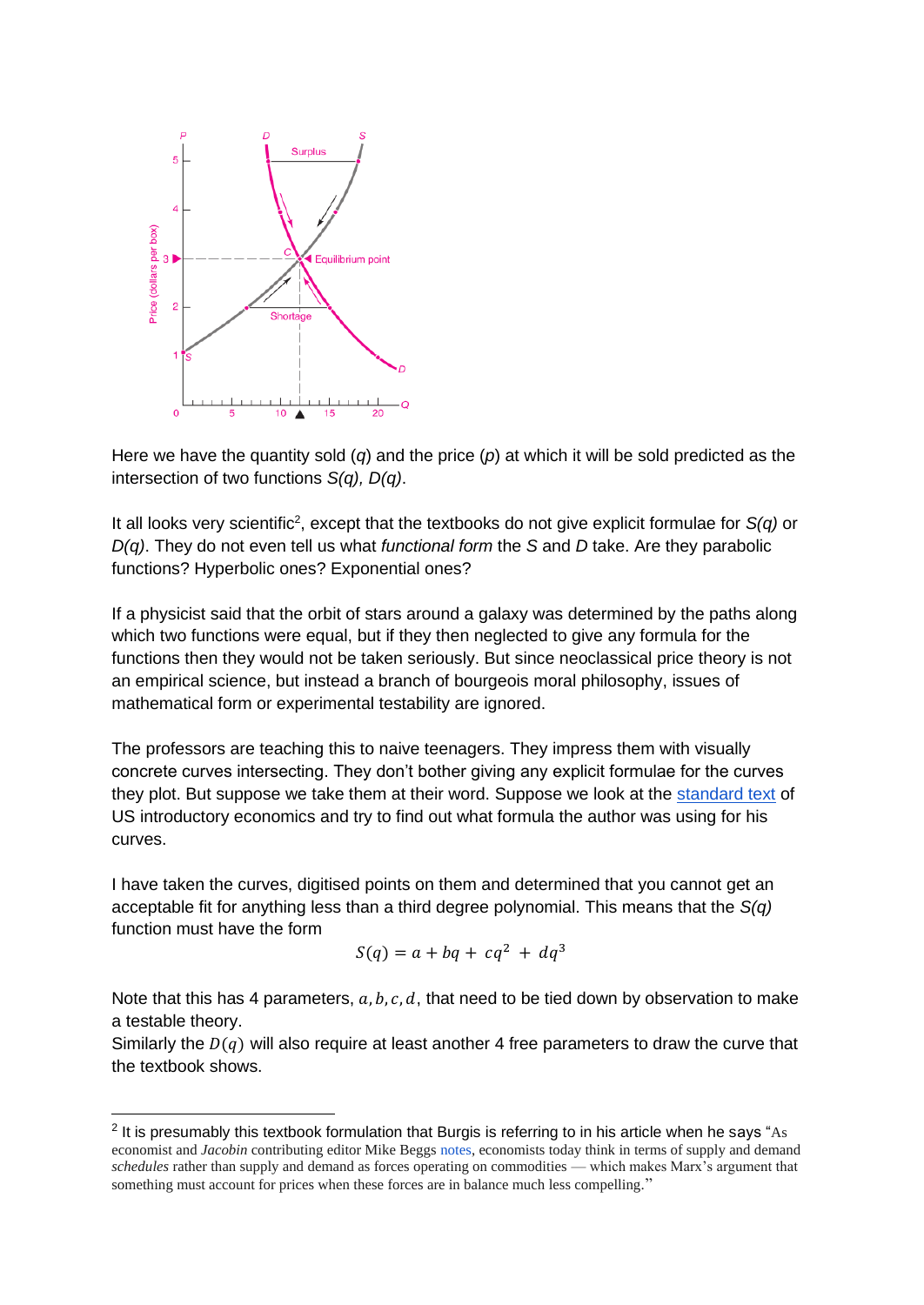The price theory is supposed to be explaining two numbers  $p, q$  but in order to do this it invokes 8 unknown free variables. The textbook does not tell students how to derive these variables. Suppose we take some of the industries in the [Standard Industrial Classification](https://en.wikipedia.org/wiki/Standard_Industrial_Classification#:~:text=The%20OMB%20established%20the%20Economic%20Classification%20Policy%20Committee,collaborative%20effort%20between%20Canada%2C%20the%20U.S.%20and%20Mexico.)

|      | 2040 Grain Mill Products                  |
|------|-------------------------------------------|
| 2050 | <b>Bakery Products</b>                    |
|      | 2052 Cookies & Crackers                   |
| 2060 | <b>Sugar &amp; Confectionery Products</b> |
|      | $2070$   Fats & Oils                      |

And we ask how to derive the S and D functions for these industries, there is no answer in the textbooks. Why?

Because the theory has been so defined as to make it systematically impossible to empirically parameterise. At any given time period you can only observe two numbers for each industry - tons of Grain Mill Products sold and the total price they were sold for. There is no way to work back to the free variables since, and this is the key gotcha, any change in price or quantity is explained by Samuelson as being the result of either  $S, D$  or both having changed. So it is in principle impossible to use observations to fix the free variables, because any change in price or quantity is attributed to the supply and demand functions having altered. We are left with a theory that is even in principle untestable.

In contrast to this the Labour theory of value specifies relations between empirical observables:

 $\lambda_i$  the number of person years of effort used up - directly and indirectly to produce the output of the *i*th industry in the industrial classification

 $V_i$  the monetary value of output of the  $i$ th industry in the industrial classification

The theory states that these are linearly related so that  $V_i = M\lambda_i$  Where there is only one free variable  $M$  which Marxist economists term the Monetary Equivalent of Labour Time.

This parameter can be fixed by looking at the total monetary value of output in an economy versus the total labour used.

Every parameter is tied to observables as should be the case in a scientific theory. Because of this it is empirically verifiable, and it has indeed been empirically verified. There are